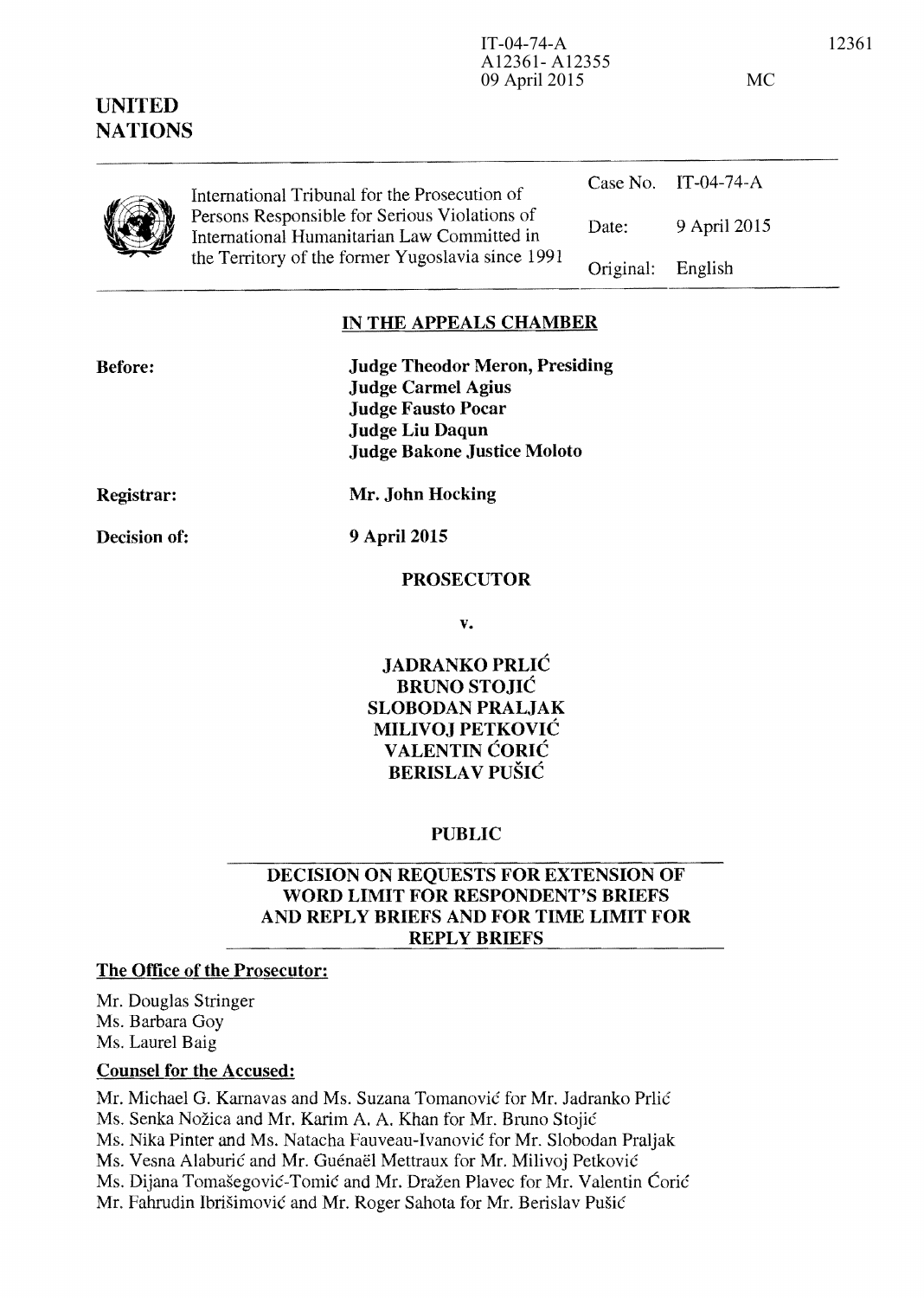**THE APPEALS CHAMBER** of the International Tribunal for the Prosecution of Persons Responsible for Serious Violations of International Humanitarian Law Committed in the Territory of the former Yugoslavia since 1991 ("Appeals Chamber" and "Tribunal", respectively);

**RECALLING** the judgement rendered in French by Trial Chamber III of the Tribunal on 29 May 2013 and the English translation thereof filed on 6 June  $2014$ ;<sup>1</sup>

**RECALLING** the "Decision on Appellants' Requests for Extension of Time and Word Limits", issued by the Appeals Chamber on 9 October 2014 ("Decision of 9 October 2014"), in which the Appeals Chamber granted Jadranko Prlic ("PrliC"), Bruno Stojic ("Stojic"), Slobodan Praljak ("Praljak"), Milivoj Petković ("Petković"), Valentin Ćorić ("Ćorić"), Berislav Pušić ("Pušić") (together the "Appellants"), and the Office of the Prosecutor ("Prosecution") extensions of time to file their submissions on appeal and extensions of the word limit pennitting a total of 50,000 words for the Appellant's briefs and 300,000 words for the Prosecution's Respondent's brief(s);<sup>2</sup>

**RECALLING** that, in accordance with the Decision of 9 October 2014, all the Appellant's briefs were filed on 12 January  $2015<sup>3</sup>$  and that the Respondent's briefs and the reply briefs are due to be filed no later than 7 May 2015 and 29 May 2015, respectively;<sup>4</sup>

**BEING SEISED OF "Jadranko Prlic's Motion to Exceed Word Count for His Response to the** Prosecution's Appeal and Reply to the Prosecution's Response", filed on 13 February 2015 ("Prlic Motion"), in which Prlic requests that: (i) the word limit for his Respondent's brief be increased to a total of 50,000 words ("First Request in the Prlie Motion"); and (ii) the word limit for his reply brief be increased to a total of 20,000 words ("Second Request in the Prlic Motion");<sup>5</sup>

<sup>I</sup>*Prosecutor* v. *ladranko Prlic et al.,* Case No. 1T-04-74-T, Judgement, 6 June 2014 (French original filed on 29 May 2013) ("Trial Judgement").

 $2$  Decision of 9 October 2014, p. 4.

<sup>&</sup>lt;sup>3</sup> Prosecution Appeal Brief, 12 January 2015 (confidential; public redacted version filed on 21 January 2015) ("Prosecution Appeal Brief'); Jadranko Pr!ic's Appeal Brief, 12 January 2015 (confidential); Bruno Stojic's Appellant's Brief, 12 January 2015 (confidential; public redacted version filed on 13 February 2015); Slobodan Praljak's Appeal Brief with Annexes, 12 January 2015 (confidential; public redacted version filed on 6 February 2015); Milivoj Petkovic's Appeal Brief, 12 January 2015 (confidential with confidential annexes; public redacted version filed on 2 February 2015); Appellant's Brief of Valentin Coric, 12 January 2015 (confidential); Appeal Brief of Berislav Pusic, 12 January 2015 (confidential; public redacted version filed on 20 March 2015). *See also* Jadranko Prlic's Corrigendum to His Appeal Brief, 6 March 2015 (confidential); Corrigendum to Slobodan Praljak's Appeal Brief, 5 February 2015 (confidential); Corrigendum to Milivoj Petković's Appeal Brief, 30 January 2015 (confidential); Corrigendum to Appellant's Brief of Valentin Coric, 12 January 2015 (confidential; public redacted version filed on 24 February 2015).

 $4$  Decision of 9 October 2014, p. 4.

 $<sup>5</sup>$  Prlic Motion, pp. 1, 9.</sup>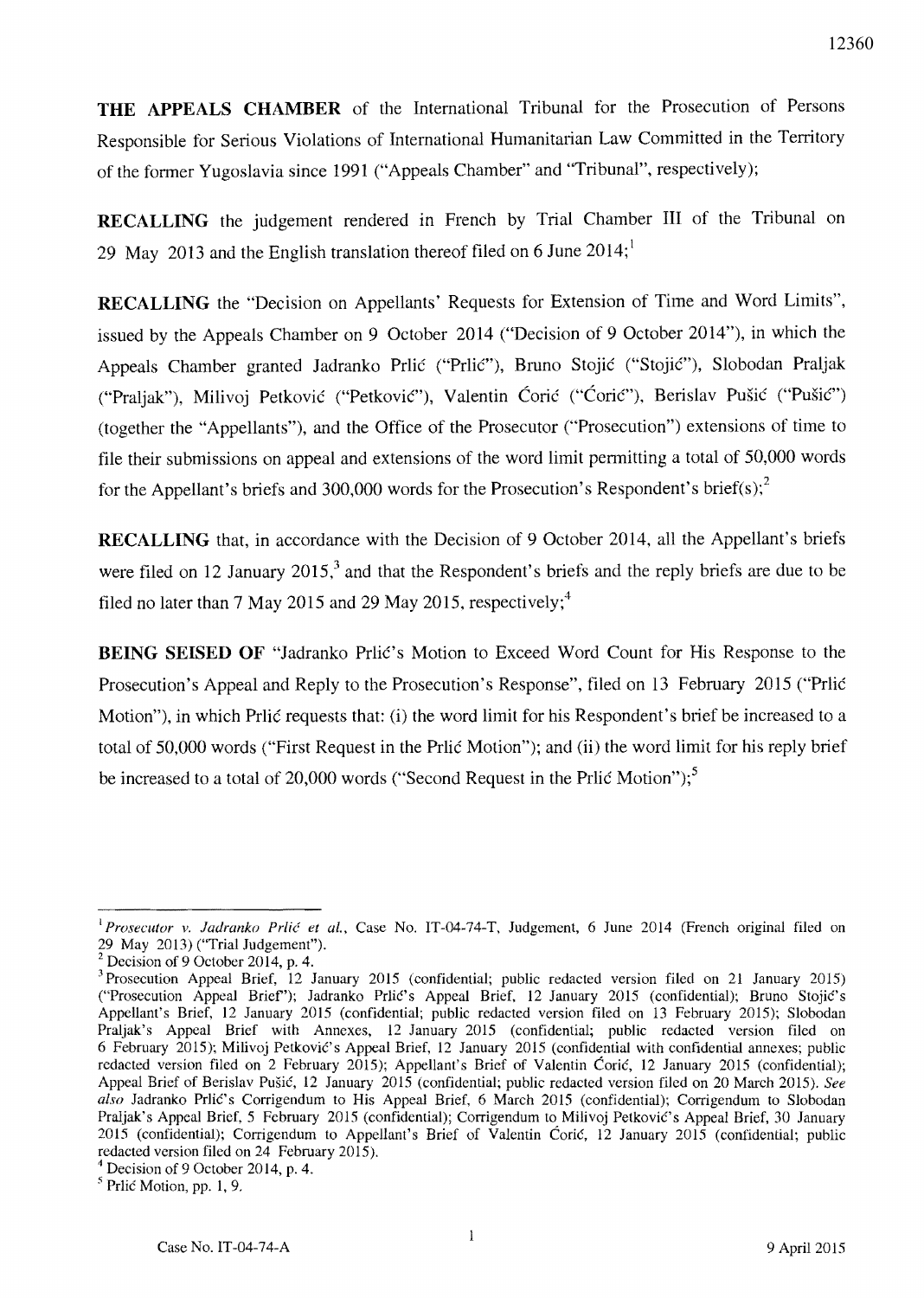**BEING FURTHER SEISED OF** "Slobodan Praljak's Joinder to Jadranko Prlic's Motion to Exceed Word Count for the Response to the Prosecution's Appeal and Reply to the Prosecution's Response", filed on 19 February 2015 ("Praljak Joinder"), in which Praljak joins the Prlic Motion;<sup>6</sup>

**BEING FURTHER SEISED OF "Bruno Stojic's Motion for an Extension of Time to File His** Brief in Reply and Partial Joinder to Prlic's Motion to Exceed Word Court [sic] for His Brief in Reply", filed on 19 February 2015 ("Stojić Motion and Partial Joinder"), in which Stojić: (i) requests an extension of time of an additional 30 days to file his reply brief ("StojiC's Time Extension Request");<sup>7</sup> (ii) joins the Second Request in the Prlic Motion;<sup>8</sup> (iii) takes no position on the First Request in the Prlic Motion;<sup>9</sup> and (iv) requests that any extension of time or words granted to any of the Appellants be extended to him as well; $^{10}$ 

**BEING FURTHER SEISED OF:** (i) "Milivoj Petković's Joinder to Bruno Stojić's Motion for an Extention [sic] of Time to File His Brief in Reply and Partial Joinder to Prlic's Motion to Exceed Word Count for His Brief in Reply", filed on 23 February 2015 ("Petkovic Joinder to the Stojie Motion and Partial Joinder"); (ii) the "Joinder in Bruno Stojic's Motion for Extension of Time to File His Brief in Reply and Partial Joinder to Prlić's Motion to Exceed Word Count for His Brief in Reply", filed by Coric on 24 February 2015 ("Coric Joinder to the Stojic Motion and Partial Joinder"); and (iii) "Berislav Pušić's Joinder to Bruno Stojić's Motion for an Extension of Time to File His Brief in Reply and Partial Joinder to Prlić's Motion to Exceed Word Count for His Brief in Reply", filed on 24 February 2015 ("Pušić Joinder to the Stojić Motion and Partial Joinder" and together with all the other above-mentioned motions and joinders filed by the Appellants in this case, "Motions"), in which Petković, Ćorić, and Pušić: (i) join Stojić's Time Extension Request:<sup>11</sup> (ii) join the Second Request in the Prlic Motion;<sup>12</sup> and (iii) request that any increase of time and/or the word limit granted to any of the Appellants also be granted to them;  $13$ 

**NOTING** Prilic's submissions that: (i) granting the requested extension is imperative in safeguarding his fair trial rights, particularly his right to an effective appeal and to prepare meaningful briefs adequately responding to the Prosecution's arguments;<sup>14</sup> (ii) paragraph (C)1(b) of

<sup>6</sup> Praljak Joinder, para. 6.

<sup>7</sup> Stojie Motion, paras 1-2, 19(1). *See also* Stojie Motion and Partial Joinder, paras 7-16.

<sup>&</sup>lt;sup>8</sup> Stojić Motion and Partial Joinder, paras 1, 17-18, 19(2).

<sup>&</sup>lt;sup>9</sup> Stojić Motion and Partial Joinder, para. 18.

<sup>&</sup>lt;sup>10</sup> Stojić Motion and Partial Joinder, para. 19(3).

<sup>&</sup>lt;sup>11</sup> Petković Joinder to the Stojić Motion and Partial Joinder, paras 2, 4(a); Coric Joinder to the Stojić Motion and Partial Joinder, paras 2, 4(a); Pusic Joinder to the Stojie Motion and Partial Joinder, paras 2-3.

<sup>&</sup>lt;sup>12</sup> Petkovic Joinder to the Stojic Motion and Partial Joinder, paras 3, 4(b); Coric Joinder to the Stojic Motion and Partial Joinder, paras 2, 4(b); Pušić Joinder to the Stojić Motion and Partial Joinder, paras 2-3.

<sup>&</sup>lt;sup>13</sup> Petković Joinder to the Stojić Motion and Partial Joinder, paras 2, 4(c); Coric Joinder to the Stojić Motion and Partial Joinder, para. 4(c); Pusic Joinder to the Stojie Motion and Partial Joinder, paras 2-3.

<sup>&</sup>lt;sup>14</sup> Prlić Motion, paras 1-5.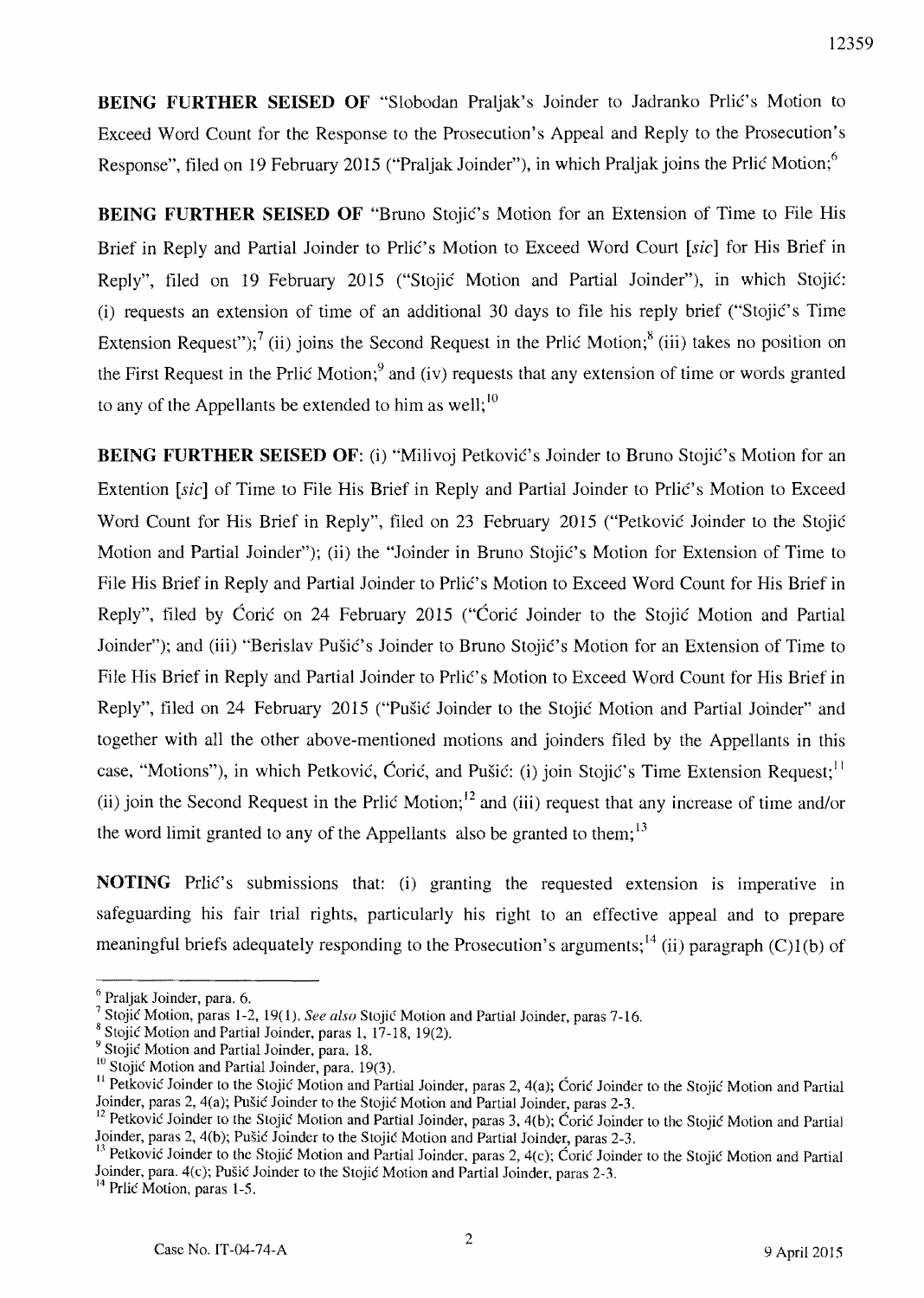the Practice Direction on the Length of Briefs and Motions of 16 September  $2005<sup>15</sup>$  and the Tribunal's jurisprudence provide that the Respondent's brief should be the same length as the Appellant's brief, and since the Decision of 9 October 2014 granted an increase of the word limit for the Appellant's briefs to 50,000 words, the word limit for his Respondent's brief should be equally increased;  $^{16}$  (iii) given the complexity of legal and factual issues to which Prlic must respond, the current word limit for his Respondent's brief "makes this task impossible"; $^{17}$  and (iv) the current word limit of 9,000 for his reply brief will prevent him from comprehensively presenting his reply and will deprive the Appeals Chamber "of relevant arguments and supporting material"; <sup>18</sup>

**NOTING** the "Prosecution's Consolidated Response to Prlic's, Stojic's, Praljak's and Petkovic's Motions to Exceed Word Count for Response and/or Reply Briefs and to Stojić's and Petković's Motions for Extension of Time to File Reply Briefs", filed on 23 February 2015 ("Prosecution Consolidated Response"), in which the Prosecution: (i) opposes the First and Second Requests in the Prlic Motion;19 and (ii) requests that, should Stojic's Time Extension Request be granted, the same deadline for the filing of reply briefs be imposed on all parties in this case in order to maintain a harmonised briefing schedule:<sup>20</sup>

**NOTING** the Prosecution's submission, *inter alia,* that: (i) the existence of exceptional circumstances warranting an increase of the word limit for the Respondent's brief, as required under the Practice Direction, have not been demonstrated;<sup>21</sup> (ii) the current 30,000 word limit for the Appellants' Respondent's briefs is generous and an increase to 50,000 words would be excessive; $^{22}$ (iii) it is premature to request an increase of the word count concerning the reply briefs as the Prosecution is yet to file its Respondent's brief;  $^{23}$  and (iv) in any event, the request for 20,000 words to reply to a Respondent's brief of approximately 50,000 words is excessive;  $24$ 

**NOTING** the "Prosecution's Response to Coric's and Pušic's Joinders to Bruno Stojic's Motion for Extension of Time to File His Brief and Partial Joinder to Prlic's Motion to Exceed Word Count for His Brief in Reply", filed on 27 February 2015 ("Prosecution Second Response"), in which the

 $15$  IT/184 Rev. 2, 16 September 2005 ("Practice Direction").

<sup>16</sup> Prlic Motion, paras 6, 13. *See also* Prlic Motion, paras 7-8, 12.

<sup>&</sup>lt;sup>17</sup> Prlic Motion, paras 14-16.

<sup>1&</sup>amp; Prlic Motion, para. 18. *See also* Prlic Motion, paras 17, 19-20.

<sup>&</sup>lt;sup>19</sup> Prosecution Consolidated Response, paras  $1-2$ ,  $4-11$ ,  $13(i)$ -(ii).

<sup>&</sup>lt;sup>20</sup> Prosecution Consolidated Response, paras 3, 12-13.

<sup>&</sup>lt;sup>21</sup> Prosecution Consolidated Response, paras 1, 4.

<sup>&</sup>lt;sup>22</sup> Prosecution Consolidated Response, paras 1, 4-7.

<sup>&</sup>lt;sup>23</sup> Prosecution Consolidated Response, paras 2, 10.

 $^{24}$  Prosecution Consolidated Response, paras 2, 11.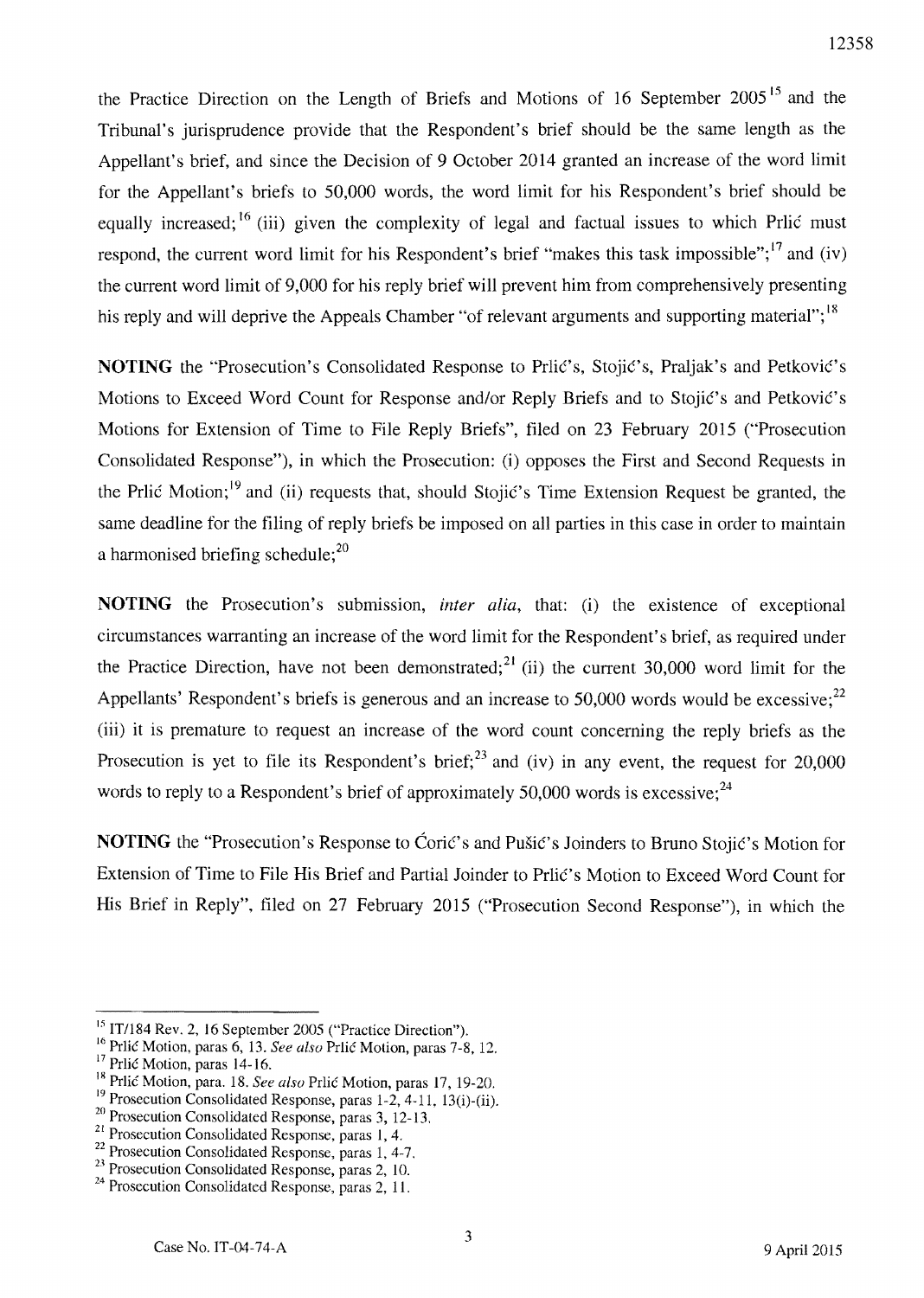Prosecution submits that, concerning the joinders filed by Coric and Pušic to the Stojic Motion and Partial Joinder, it adopts in full the same position held in the Prosecution Consolidated Response;<sup>25</sup>

**NOTING FURTHER** "Jadranko Prlić's Request for Leave to Reply & Reply to Prosecution's Consolidated Response to Requests to Exceed Word Count on Reply/Response", filed on 2 March 2015 ("Prlic Reply"), in which Prlic requests leave, pursuant to Rule 126bis of the Tribunal's Rules of Procedure and Evidence ("Rules"), to reply to the Prosecution Consolidated Response;<sup>26</sup>

**RECALLING** that where a motion is filed during an appeal from judgement, the moving party may file a reply within four days of the filing of the response without first seeking leave to file such a reply; $27$ 

**CONSIDERING** that the Prlic Reply was filed seven days after the Prosecution Consolidated Response and therefore does not conform with the Practice Direction on Appeal Proceedings but that, given the minimal prejudice arising from the late filing, the Appeals Chamber will consider the Prlić Reply as validly filed;<sup>28</sup>

**NOTING** Prlic's assertion that, *inter alia*, the First Request in the Prlic Motion and the Second Request in the Prlic Motion are consistent with the Tribunal's jurisprudence and the Appeals Chamber's previous considerations on the complexity and size of this case;<sup>29</sup>

**RECALLING** that paragraph (C)1(b) and (c) of the Practice Direction stipulates that a Respondent's brief on appeal from a final judgement should not exceed 30,000 words and that a reply brief should not exceed 9,000 words;

**RECALLING** that, pursuant to paragraph (C)7 of the Practice Direction, extension of these word limits may be granted upon the showing of exceptional circumstances that necessitate the oversized filing;

<sup>&</sup>lt;sup>25</sup> Prosecution Second Response, para. 1.

<sup>26</sup> Prlic Reply, pp. 1-2.

<sup>&</sup>lt;sup>27</sup> Practice Direction on Procedure for the Filing of Written Submission in Appeal Proceedings Before the International Tribunal, IT/I55 Rev. 4, 4 April 2012 ("Practice Direction on Appeal Proceedings"), para. 14. *See also, e.g.,*  Prosecutor v. Vujadin Popović et al., Case No. IT-05-88-A, Decision on Vujadin Popović's Seventh Motion for Admission of Additional Evidence on Appeal Pursuant to Rule 115,4 December 2014, fn. 3 and reference cited therein. <sup>28</sup> Practice Direction on Appeal Proceedings, para. 19. *Cf. also, e.g., Prosecutor v. Ante Gotovina and Mladen Markač,* Case No. IT-06-90-A, Decision on Application and Proposed *Amicus Curiae* Brief, 14 February 2012, para. 5

<sup>&</sup>lt;sup>29</sup> See Prlic Reply, paras 2-5, 16-19, *referring, inter alia, to Prosecutor v. Nikola Šainović et al., Case No. IT-05-87-A,* Decision on Defence Requests for Extension of Time and Word limits to File Reply Briefs, 20 January 2010 *("Sainovic et ai.* Appeal Decision"), p. 4, *Prosecutor v. Vujadin Popovic et ai.,* Case No. IT-05-88-A, Decision on Motions for Extension of Time and for Permission to Exceed Word Limitations, 20 October 2010, p. 5; Decision of 9 October 2014, p. 4.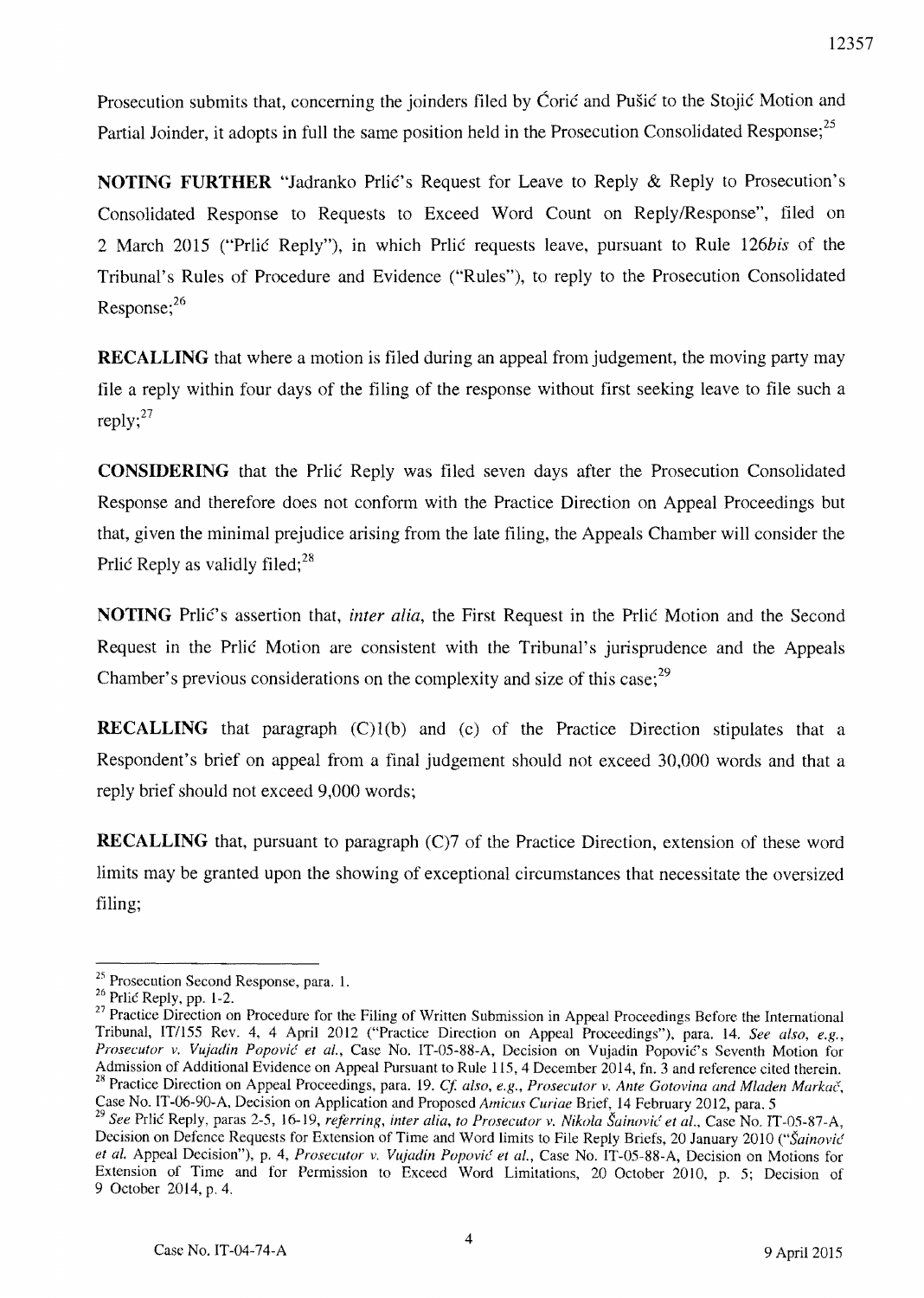**CONSIDERING** that, in the Decision of 9 October 2014, the Appeals Chamber granted the Prosecution 300,000 words (50,000 words per appellant) for its Respondent's brief on the basis that paragraph (C)I(b) of the Practice Direction reflects the principle of allowing the respondent to file a brief of the same length as the Appellant's brief;  $30$ 

**CONSIDERING,** however, that the Prosecution Appeal Brief, filed as a consolidated brief pertaining to all six Appellants, contains  $59,325$  words<sup>31</sup> and that not all sections of the brief have direct relevance to all the Appellants;

**CONSIDERING** that a reply brief is limited to arguments in reply to the Respondent's brief<sup>32</sup> and its purpose, therefore, is not to repeat arguments already submitted in the Appellant's brief;

**CONSIDERING FURTHER** that the quality and effectiveness of written submissions on appeal do not depend upon length, but upon the clarity and cogency of the arguments presented and that, therefore, excessively long briefs do not necessarily facilitate the efficient administration of justice; $33$ 

**FINDING** that, in this specific instance, the existence of exceptional circumstances justifying an increase of the word limit for the Respondent's briefs and for the reply briefs has not been established;

**RECALLING** that pursuant to Rule 113 of the Rules, an Appellant may file a reply brief within 15 days of filing of the Respondent's brief;

**RECALLING** that the Appeals Chamber granted an additional seven days, totalling 22 days, for the filing of the reply briefs;  $34$ 

**RECALLING** that pursuant to Rule 127(A)(i) and (B) of the Rules, the time-limits prescribed under the Rules may be enlarged, on good cause being shown;

**CONSIDERING** that it is in the interests of justice to ensure that the parties have sufficient time to prepare meaningful briefs in full conformity with the relevant provisions;  $35$ 

 $30$  Decision of 9 October 2014, p. 4.

<sup>&</sup>lt;sup>31</sup> Prosecution Appeal Brief, p. 177.

*<sup>32</sup> See* Practice Direction on Formal Requirements for Appeals from JUdgement, *IT/201,* 7 March 2002, para. 6.

*<sup>33</sup> See e.g., Sainovic et al.* Appeal Decision, p. 4; *Prosecutor v. Zdravko Tolimir,* Case No. *IT-05-88/2-A,* Decision on Motion for Setting a Time Limit for Filing an Appellant's Brief and for an Extension of Word Limit, 17 May 2013 *("Tolimir* Appeal Decision"), p. 2.

 $34$  Decision of 9 October 2014, p. 4.

<sup>&</sup>lt;sup>35</sup> See Decision of 9 October 2014, p. 3.